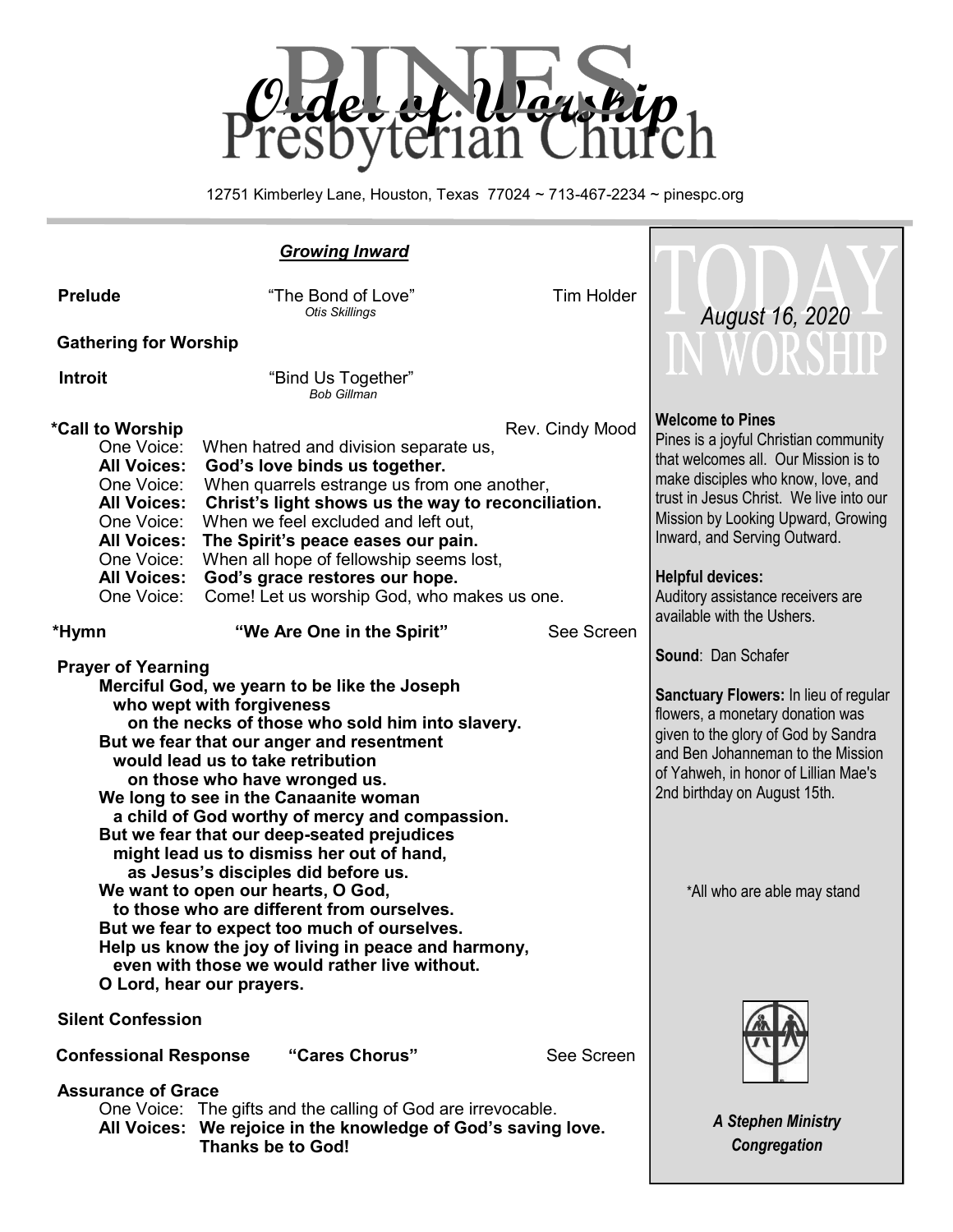#### *Looking Upward*

#### **Children's Message**

#### **Jesus Loves Me! This I know, For the Bible tells me so; Little ones to Him belong; They are weak, but he is strong. Yes, Jesus loves me! Yes, Jesus loves me! Yes, Jesus loves me! The Bible tells me so.**

| <b>First Reading</b>  |                               | Matthew 15: (10-20) 21-28 |
|-----------------------|-------------------------------|---------------------------|
| <b>Anthem</b>         | "God's Family"<br>Lanny Wolfe | Tim Holder                |
| <b>Second Reading</b> |                               | Genesis 45:1-15           |
| <b>Sermon</b>         | "Team"                        | Rev. Andy Gans            |
| *Hymn                 | "O for a World"               | See Screen                |

#### *Serving Outward*

### **\*Saying What We Believe** *(Belhar Confession)*

**We believe** in the triune God, Father, Son and Holy Spirit, who gathers, protects and cares for the church through Word and Spirit. This, God has done since the beginning of the world and will do to the end.

**We believe** in one holy, universal Christian church, the communion of saints called from the entire human family.

**We believe** that Christ's work of reconciliation is made manifest in the church as the community of believers who have been reconciled with God and with one another; that unity is, therefore, both a gift and an obligation for the church of Jesus Christ; that through the working of God's Spirit it is a binding force, yet simultaneously a reality which must be earnestly pursued and sought: one which the people of God must continually be built up to attain.

| *Gloria Patri                           | Glory be to the Father, and to the Son, and to the Holy Ghost;<br>As it was in the beginning, is now and ever shall be, world without end.<br>Amen. Amen. | #579       |  |
|-----------------------------------------|-----------------------------------------------------------------------------------------------------------------------------------------------------------|------------|--|
|                                         | Prayers of the People and the Lord's Prayer                                                                                                               |            |  |
| *Hymn                                   | "We All Are One in Mission"                                                                                                                               | See Screen |  |
| *Charge and Benediction                 |                                                                                                                                                           |            |  |
| *Benediction Response                   | "Go Ye Believers Into the World"                                                                                                                          | See Screen |  |
| *Sending Out The Light of Christ        |                                                                                                                                                           |            |  |
| *Postlude                               | <b>Blest Be the Tie That Binds"</b><br>Johann G. Naegeli                                                                                                  |            |  |
| Words printed by permission CCLI 998238 |                                                                                                                                                           |            |  |

 *Portions of our liturgy are from The Abingdon Worship Annual 2020. Copyright © 2019 by Abingdon Press. Used by permission.*

## **The Lord's Prayer**

Our Father, who art in heaven, hallowed be thy name. Thy kingdom come, thy will be done, on earth as it is in heaven. Give us this day our daily bread; and forgive us our debts, as we forgive our debtors; and lead us not into temptation, but deliver us from evil. For thine is the kingdom and the power and the glory, forever. Amen.

 $\overline{\phantom{a}}$  ,  $\overline{\phantom{a}}$  ,  $\overline{\phantom{a}}$  ,  $\overline{\phantom{a}}$  ,  $\overline{\phantom{a}}$  ,  $\overline{\phantom{a}}$  ,  $\overline{\phantom{a}}$  ,  $\overline{\phantom{a}}$  ,  $\overline{\phantom{a}}$  ,  $\overline{\phantom{a}}$  ,  $\overline{\phantom{a}}$  ,  $\overline{\phantom{a}}$  ,  $\overline{\phantom{a}}$  ,  $\overline{\phantom{a}}$  ,  $\overline{\phantom{a}}$  ,  $\overline{\phantom{a}}$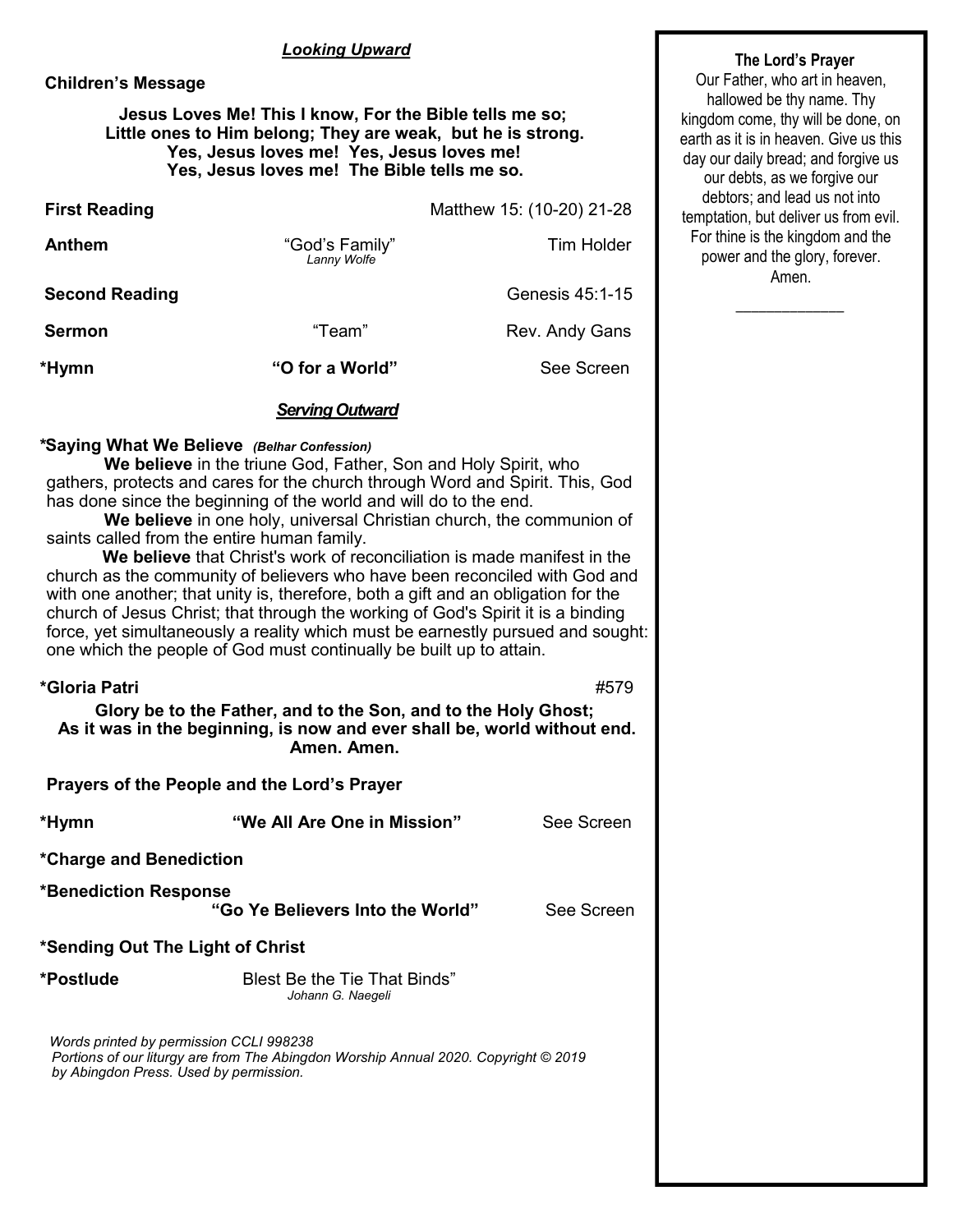#### **SERMON NOTES**

# *Calendar for the Week of August 16, 2020*

| Today     | a.m.<br>4:00<br>p.m.<br>5:00                   |                                                     |
|-----------|------------------------------------------------|-----------------------------------------------------|
| Monday    | a.m. 10:00                                     |                                                     |
| Tuesday   | a.m./p.m.<br>a.m. 7:00                         |                                                     |
| Wednesday | a.m. 11:00<br>11:00                            | Rev. Cindy Mood - Family FellowshipLive on Facebook |
| Thursday  | 5:00<br>p.m.                                   |                                                     |
| Friday    | 9:00<br>a.m.                                   |                                                     |
| Saturday  | a.m./p.m.                                      |                                                     |
| Sunday    | 9:15<br>a.m.<br>10:15<br>10:45<br>5:00<br>p.m. | Worship ServiceLive Streaming on Web and Facebook   |

**Pines is now on twitter! Get the latest announcements and reminders right before events happen. Find us here: https://twitter.com/HoustonPines.** 

 **Find us on Facebook www.facebook.comPinesPresbyterian Church-1425251917704955/**

 **The newsletter is available in the Narthex for those unable to access it online.**